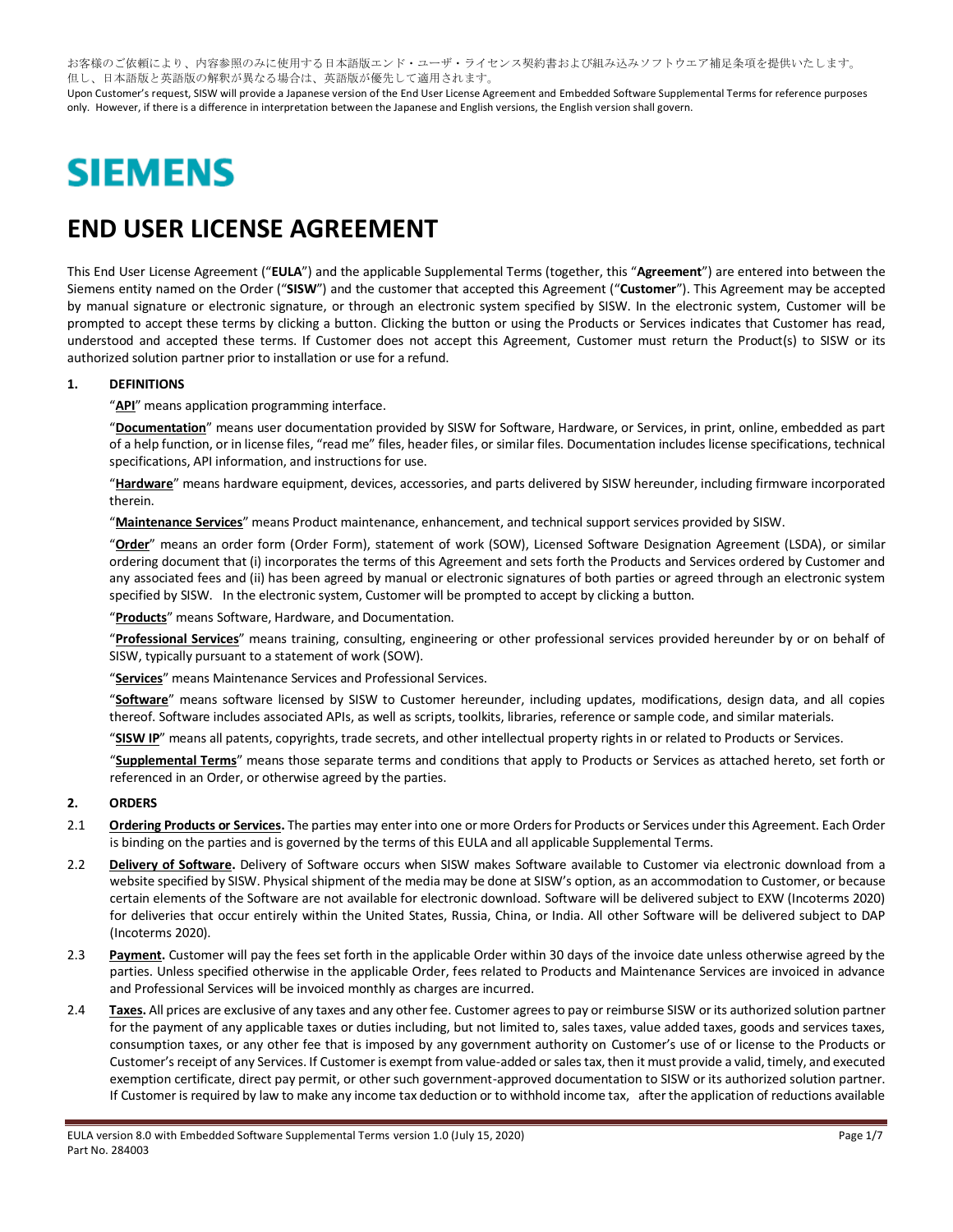under international treaties, from any sum payable directly to SISW hereunder, Customer will promptly effect payment thereof to the applicable tax authorities, and will also promptly provide SISW with official tax receipts or other evidence issued by the applicable tax authorities to support a claim for tax credit relief. Notwithstanding the foregoing, Customer is responsible for, and will indemnify SISW for, any taxes, including withholding taxes, resulting from making licenses available to users in geographic regions outside the country in which Customer is located as per the Order.

#### **3. SOFTWARE LICENSE AND PRODUCT MAINTENANCE SERVICES TERMS**

#### 3.1 **License Grant and Conditions.**

- (a) License Grant. SISW grants Customer a nonexclusive, nontransferable, limited license to install and use Software and related Documentation for Customer's internal business purposes for the time period specified in the Order, and subject to the applicable Supplemental Terms. Software is provided in object code form only, unless otherwise specified in this Agreement. Software is the trade secret of SISW or its licensors. Customer may copy Software only as required to support the authorized use. Each copy must include all notices and legends embedded in Software and affixed to its medium or container as received from SISW. SISW or its licensors retain title to and ownership of Software and SISW IP. SISW reserves all rights in Products and SISW IP not expressly granted herein.
- (b) License Compliance. SISW reserves the right to embed a reporting mechanism in Software to determine unauthorized use of licenses. The mechanism does not transmit technical or business data that Customer processes with Software.
- (c) Third-Party and Open Source Software. Products may contain third-party technology, including open source software ("**Third-Party Technology**"). Third-Party Technology may be licensed by third parties under separate terms("**Third-Party Terms**"). Third-Party terms are specified in the Documentation and control solely with respect to Third-Party Technology. If Third-Party Terms require SISW to furnish Third-Party Technology in source code form, SISW will provide it upon written request and payment of any shipping charges.
- 3.2 **Maintenance Services Terms.** Maintenance Services are governed by the terms found at <https://www.plm.automation.siemens.com/global/en/legal/online-terms/mes/index.html> and are incorporated herein by reference.

#### 3.3 **Customer Responsibilities.**

- (a) Transfer and Remarketing of Software. Unless otherwise provided in this Agreement or required to be permitted by applicable law, Customer will not cause or permit the transfer, loan, lease, publication, or use of Software to or for the benefit of any third party without the prior written consent of SISW.
- (b) Reverse Engineering, Modification, Use of APIs. Customer will not reverse engineer, decompile, or otherwise attempt to discover the source code of Software. Customer will use Software provided in source code form only to modify or enhance Software for its authorized use. Customer will not otherwise modify, adapt, or merge Software. Customer will not subject Software to any open source software license that conflicts with this Agreement or that does not otherwise apply to such Software. Customer will not use Software for the purpose of developing or enhancing any product that is competitive with Software. Customer will only use APIs identified as published in the Documentation and only as described therein to support the authorized use of Software. The restrictions set out in this Section do not apply to the extent they conflict with mandatory applicable law.
- (c) Third Party Hosting of Software; Indemnity. Customer may only engage a third party to host Software ("**Provider**") with SISW's prior written consent. SISW may require a separate written agreement as a condition to such consent. Software hosted by a Provider must remain under Customer's sole control at all times, unless management and operation of Software by the Provider is explicitly approved by SISW, in which case Customer will ensure that the Provider manages and operates Software in conformance with this Agreement and solely for Customer's internal business purposes as permitted herein. If Customer becomes aware of any actual or suspected unauthorized use or disclosure of Software, Customer shall immediately terminate Provider's access to Software. A breach of this Agreement caused by a Provider will constitute a breach by Customer. Customer will indemnify and hold SISW and its affiliates harmless from all claims, damages, fines, and costs (including attorney's fees and expenses) arising in connection with Customer's use of the Provider's services. Customer will notify SISW if the Provider or its relevant business comes under the control of a third party, in which case SISW may withdraw its prior consent.
- (d) Security. Customer is responsible for the security of Customer's systems and data, including Products on Customer's systems. Customer will take commercially reasonable steps to exclude malware, viruses, spyware, and Trojans.
- (e) Third-Party Claims. Customer acknowledges that SISW does not control Customer's processes or the creation, validation, sale, or use of Customer's products. SISW will not be liable for any claim or demand made against Customer by any third party, except for SISW's obligations to indemnify Customer against infringement claims as expressly set forth herein.
- (f) Responsibility for Users. Customer is liable for a breach of this Agreement by any user of the Products or Services.
- (g) Host Identifier. Customer will provide SISW with sufficient information, including the host identifier for each workstation or server upon which the license management portion of Software will be installed, for SISW to generate a license file enabling Software access per the scope of the licenses granted under each Order.
- (h) Audit. Customer will at all times maintain records identifying Software, the location of each copy thereof, and the location and identity of workstations and servers on which Software is installed. SISW may, during regular business hours and upon reasonable advance notice, conduct an audit of Customer's compliance with this Agreement. Customer will permit SISW or its authorized agents to access facilities, workstations, and servers and take all commercially reasonable actions to assist SISW in determining compliance with this Agreement. SISW and its agents will comply with reasonable security regulations while on Customer's premises.

#### **4. WARRANTIES AND DISCLAIMERS**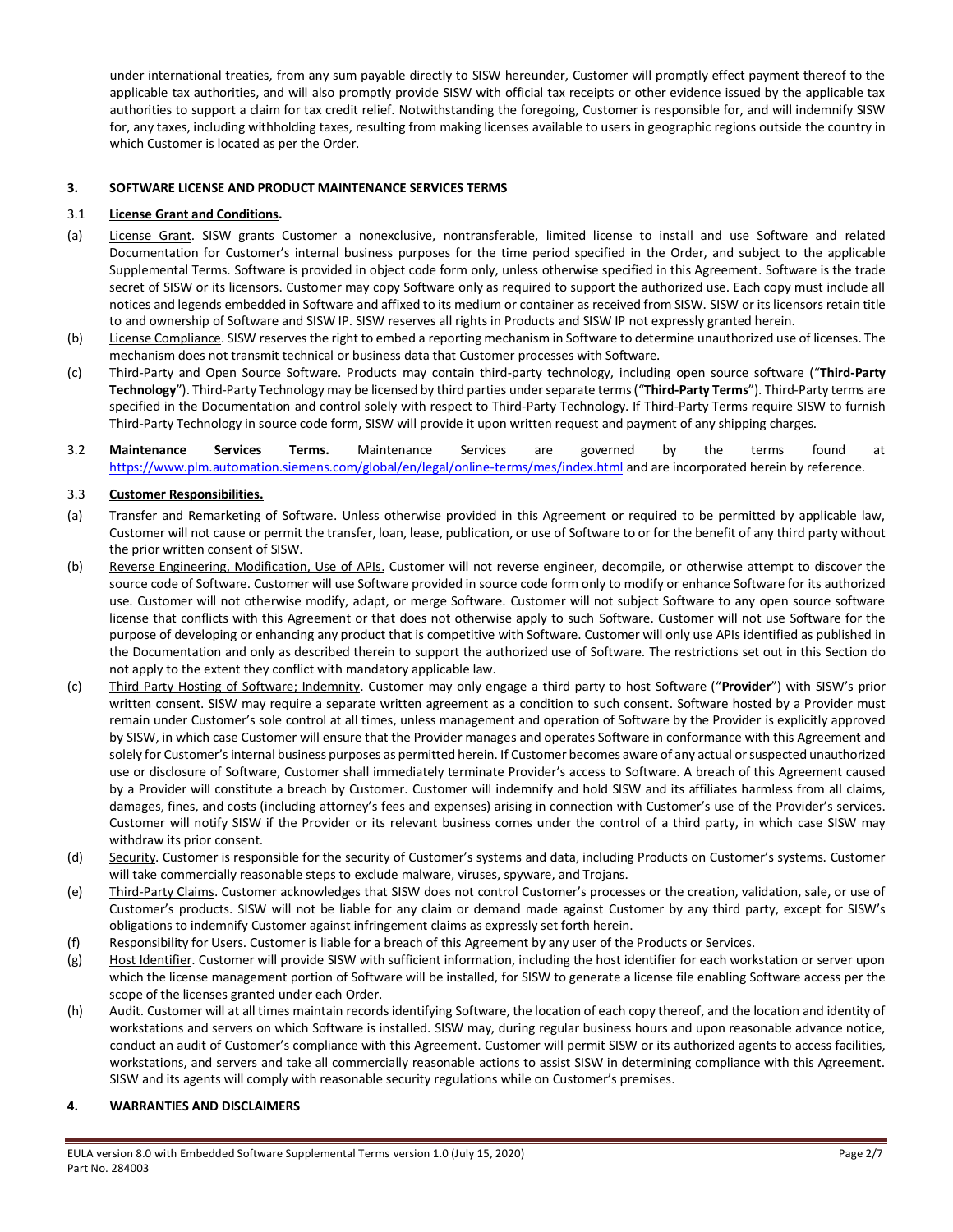- 4.1 **Defects.** SISW warrants that, for a period of 90 days following the date Software is initially made available to Customer under an Order, it will provide the material features and functions described in the Documentation. The foregoing warranty excludes (i) Software provided at no charge, (ii) Software provided upon re-mix, (iii) Software that is designated as retired or not generally supported as of the date of the Order, and (iv) deliveries governed by the Maintenance Services terms. SISW's entire liability and Customer's exclusive remedy for a breach of this warranty will be, at SISW's option, to correct or work around errors, or replace defective Software or refund license fees paid for defective Software returned by Customer.
- 4.2 **Disclaimer.** SISW MAKES NO WARRANTIES EXCEPT FOR THE EXPRESS LIMITED WARRANTIES PROVIDED IN THIS AGREEMENT. REPRESENTATIONS ABOUT PRODUCTS, FUNCTIONALITY, OR SERVICES IN ANY COMMUNICATION WITH CUSTOMER CONSTITUTE TECHNICAL INFORMATION, NOT A WARRANTY OR GUARANTEE. SISW DISCLAIMS ALL OTHER WARRANTIES INCLUDING, WITHOUT LIMITATION, THE IMPLIED WARRANTIES OF MERCHANTABILITY, AND FITNESS FOR A PARTICULAR PURPOSE. SISW DOES NOT WARRANT THAT THE OPERATION OF THE PRODUCTS OR SERVICES WILL BE UNINTERRUPTED OR ERROR FREE.

#### **5. LIMITATION OF LIABILITY AND INDEMNIFICATION**

5.1 **Limitation of Liability.** THE ENTIRE, COLLECTIVE LIABILITY OF SISW, SISW'S AFFILIATES, SISW'S LICENSORS, AND THEIR REPRESENTATIVES, FOR ALL CLAIMS AND DAMAGES RELATED IN ANY WAY TO THIS AGREEMENT, IN THE AGGREGATE AND REGARDLESS OF THE FORM OF ACTION, WILL BE LIMITED TO THE AMOUNT PAID TO SISW FOR THE SOFTWARE LICENSE, HARDWARE, OR SERVICE THAT GAVE RISE TO THE CLAIM. THE FOREGOING LIMITATION DOES NOT APPLY TO SISW'S INDEMNITY OBLIGATION IN SECTION 5.2. IN NO EVENT WILL SISW, SISW'S AFFILIATES, SISW'S LICENSORS, OR THEIR REPRESENTATIVES BE LIABLE FOR ANY INDIRECT, INCIDENTAL, CONSEQUENTIAL, OR PUNITIVE DAMAGES, LOSS OF PRODUCTION, INTERRUPTION OF OPERATIONS, OR LOST DATA OR PROFITS, EVEN IF SUCH DAMAGES WERE FORESEEABLE. FOR PRODUCTS AND SERVICES PROVIDED AT NO CHARGE, SISW, SISW'S AFFILIATES, SISW'S LICENSORS, AND THEIR REPRESENTATIVES, SHALL HAVE NO LIABILITY WHATSOEVER. CUSTOMER MAY NOT MAKE A CLAIM UNDER THIS AGREEMENT MORE THAN TWO YEARS AFTER THE EVENT GIVING RISE TO THE CLAIM IS OR SHOULD HAVE BEEN DISCOVERED BY CUSTOMER.

#### 5.2 **Intellectual Property Infringement Indemnity.**

- (a) Infringement Claim Indemnity. SISW will indemnify and defend, at its expense, any action brought against Customer to the extent that it is based on a claim that any Product infringes any copyright, any trade secret, or a patent or trademark issued or registered by the United States, Japan, or a member of the European Patent Organization, and will pay all damages finally awarded against Customer by a court of competent jurisdiction or agreed in a settlement, provided that Customer gives SISW (i) prompt written notice of the claim, (ii) all requested information and reasonable assistance related to the claim, and (iii) sole authority to defend or settle the claim. SISW will not admit liability or incur obligations on Customer's behalf without Customer's prior written consent, which shall not be unreasonably withheld.
- (b) Injunction. If a permanent injunction is obtained against Customer's use of a Product, SISW will obtain for Customer the right to continue using the Product or will replace or modify the Product to become non-infringing. If such remedies are not reasonably available, SISW will refund the fees paid for the enjoined Product for the remainder of the license term, or amortized over 60 months from the initial delivery of Hardware or a perpetual license, and accept the return of the Product. SISW may, in its sole discretion, provide the remedies specified in this Section to mitigate infringement prior to the issuance of an injunction.
- (c) Exclusions. Notwithstanding anything to the contrary herein, SISW will not have any liability or indemnification obligation to Customer to the extent that an infringement claim arises out of (i) use of a prior version of the Product to the extent that a current version is noninfringing, (ii) failure to use a correction, patch, or new version of the Product offered by SISW that performs substantially the same functions, (iii) use of the Product in combination with software, equipment, data, or products not provided by SISW, (iv) use of a Product provided at no charge (v) use of a Product that is designated as retired or not generally supported as of the date of the Order, (vi) deliverables resulting from Professional Services, (vii) any adjustment, modification, or configuration of a Product not made by SISW, or (viii) instructions, assistance, or specifications provided by Customer.
- (d) Sole and Exclusive Remedy. Section 5.2 sets forth the sole and exclusive liability of SISW to Customer for infringement of third-party intellectual property rights.

#### **6. TERMINATION**

- 6.1 **Termination.** Licenses for a limited term terminate upon expiration of the term. SISW may immediately terminate this Agreement or any Product license granted or Services provided hereunder upon notice to Customer (i) for reasonable cause, including, without limitation, Customer's unauthorized installation or use of SISW software, Customer filing or being filed in bankruptcy, Customer ceasing to do business, or any breach of Sections 2.3, 3, 7, or 8 of this EULA, (ii) in order to comply with the law or requests of governmental entities, or (iii) for any other breach that remains uncured after 30 days' notice thereof.
- 6.2 **Effect of Termination.** Upon termination of this Agreement, the licenses granted and Services provided hereunder automatically terminate. Upon termination of any license, Customer will immediately remove and destroy all copies of Software, Documentation, and other SISW Confidential Information, and certify such removal and destruction in writing to SISW. No refund or credit will be given as a result of termination under Section 6. Termination of this Agreement or any Services or license granted hereunder will not relieve Customer of its obligation to pay the total fees set forth in any Order, which fees will become due and payable immediately upon termination. Sections 2.3, 2.4, 4.2, 5.1, 6.2, 7, 8 and 9.8 survive termination of this Agreement.

#### **7. EXPORT COMPLIANCE**

7.1 **Export.** SISW's obligations under this Agreement are conditioned upon Customer's compliance with, and Customer agrees to comply with,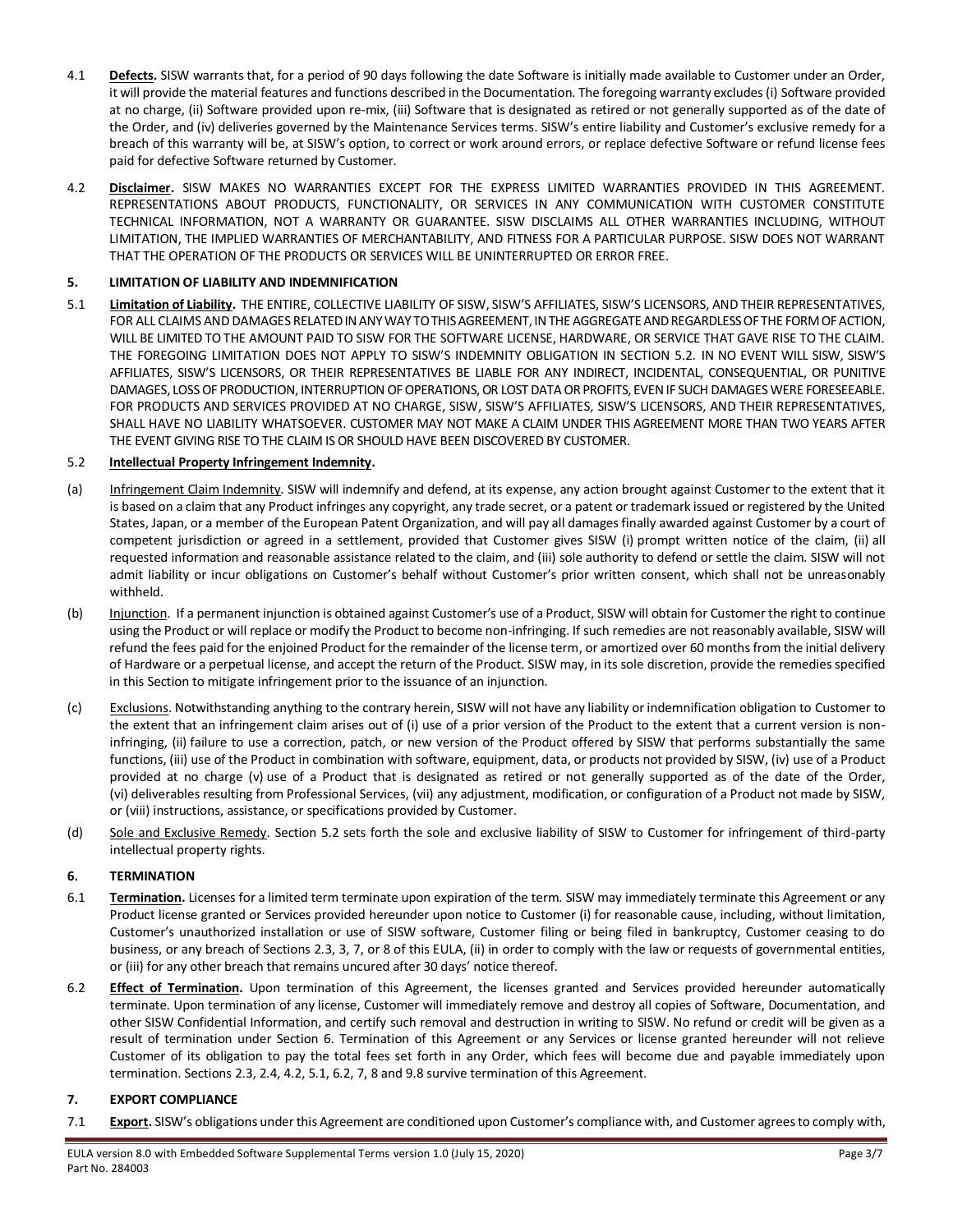all applicable export and re-export controls, embargoes, and economic and trade sanctions laws and regulations, including in any event, those of the United States and the European Union ("**Export Laws**"). Customer represents that any Products and Services provided hereunder and any derivatives thereof will not be (i) downloaded or accessed by a Sanctioned Person, (ii) exported, re-exported (including any 'deemed exports'), shipped, distributed, delivered, sold, resold, supplied, or otherwise transferred, directly or indirectly, to any Sanctioned Person or otherwise in a manner contrary to the Export Laws, (iii) used for any purpose prohibited by the Export Laws, or unless expressly authorized by SISW in writing, (iv) used for non-civilian purposes (e.g. armaments, nuclear technology, weapons, any other usage in the field of defense and military). Without limiting the foregoing, Customer represents and warrants that (i) it is not a Sanctioned Person, and (ii) it will not download or otherwise access, or facilitate a third party's download or access of, any Product or Servicesfrom a Sanctioned Country. Customer will, at least once per year, review and update its list of users who have access to a Product or Services and confirm that no such user is a Sanctioned Person and that all such users may continue to access Products and Services in compliance with Export Laws. SISW may conduct the necessary Export Laws checks and, upon request, Customer will promptly provide SISW with any necessary information. "**Sanctioned Country**" means a country or territory that is itself the subject or target of any comprehensive trade or economic sanctions (currently Cuba, Iran, North Korea, Syria, and the Crimea region of Ukraine). "**Sanctioned Person**" means any person (i) listed in the Specially Designated Nationals and Blocked Persons List maintained by the U.S. Department of Treasury's Office of Foreign Assets Control or in any Export-Control-Related list of designated persons maintained by the U.S. Department of Commerce, the U.S. Department of State, the United Nations Security Council, the European Union, any Member State of the European Union, or the United Kingdom; (ii) operating, organized, or resident in a Sanctioned Country; (iii) the government of, or acting for or on behalf of the government of, Venezuela or a Sanctioned Country; or (iv) owned or controlled by one or more such persons.

- 7.2 **Information Disclosure.** If Customer discloses to SISW any information that is (i) Covered Defense Information or Controlled Unclassified Information as defined in U.S. Government regulations or (ii) subject to Export Laws that require controlled data handling, Customer will notify SISW personnel in advance of each instance of disclosure and will use the notification tools and methods specified by SISW.
- 7.3 **Remedies, Indemnification.** In the event that Customer fails to comply with any provision of Section 7 or violates any Export Laws in connection with Products or Services, SISW will have the right to take action in accordance with the terms of this Agreement and as required by U.S. law or the applicable law. Further, Customer will indemnify and hold harmless SISW, its affiliates and theirrepresentatives against any claims, damages, fines, and costs (including attorney's fees and expenses) relating in any way to Customer's noncompliance with Section 7, including Customer's violation or alleged violation of any Export Laws.
- 7.4 **Impediments.** SISW will not be obligated to perform under this Agreement if such performance is prevented by any impediments arising out of national or international foreign trade or customs requirements or any embargoes or other sanctions including, but not limited to, embargoes or other sanctions imposed by the United Nations, the European Union, or the United States.

#### **8. CONFIDENTIALITY AND DATA PROTECTION**

- 8.1 **Confidential Information.** "**Confidential Information**" means all information disclosed by one party or any of its affiliates to the other party under this Agreement that is marked as confidential or the confidential nature of which is evident to a reasonable person. SISW Confidential Information includes the terms of this Agreement, Products, Services, SISW IP, and any information Customer derives from benchmarking the Products or Services. The receiving party will (i) not disclose Confidential Information, except on a need-to-know basis to its employees, affiliates' employees, consultants, contractors, and financial, tax and legal advisors; and with respect to the use of Products solely as authorized by the agreed license terms, (ii) use and copy Confidential Information only as required to exercise rights or perform obligations under this Agreement, and (iii) protect Confidential Information from unauthorized use or disclosure. The receiving party (i) will ensure that all its recipients of Confidential Information are bound by confidentiality obligations and use restrictions at least as restrictive as those herein, and (ii) will be liable for compliance with this Section by each of its recipients. SISW and its affiliates may name Customer as a customer on their websites and in customer lists and other marketing materials.
- 8.2 **Exclusions.** The foregoing confidentiality obligations will not apply to any Confidential Information that (i) is or becomes generally available to the public other than as a result of disclosure by the receiving party in violation of this Agreement; (ii) becomes available to the receiving party from a source other than the disclosing party, provided that the receiving party has no reason to believe that such source is itself bound by a legal, contractual, or fiduciary obligation of confidentiality; (iii) was in the receiving party's possession without an obligation of confidentiality prior to receipt from the disclosing party; (iv) is independently developed by the receiving party without the use of, or reference to, the disclosing party's Confidential Information; or (v) is required to be disclosed by a governmental agency or law, so long as the receiving party promptly provides the disclosing party with written notice of the required disclosure, to the extent such notice is permitted by law, and cooperates with the disclosing party to limit the scope of such disclosure.
- 8.3 **Data Protection**. When SISW processes personal data on Customer's behalf in connection with Products or Services, the terms set out at <https://www.plm.automation.siemens.com/global/en/legal/online-terms/general-data-protection.html> are incorporated herein by reference and shall apply to the use of such Product and Services. Customer will indemnify and hold harmless SISW, its affiliates and their representatives from any claims, damages, fines, and costs (including attorney's fees and expenses) relating in any way to Customer's noncompliance with applicable data protection laws.

#### **9. ADDITIONAL TERMS AND CONDITIONS**

- 9.1 **SISW Affiliates.** Companies directly or indirectly owned or controlled by SISW's ultimate parent company may exercise SISW's rights and fulfill SISW's obligations under this Agreement. SISW remains responsible for its obligations hereunder.
- 9.2 **Assignment.** This Agreement will extend to and be binding upon the successors and permitted assigns of the parties. However, this Agreement and the licenses granted hereunder may not be assigned, sublicensed, or otherwise transferred (by operation of law or otherwise) by Customer without the prior written consent of SISW.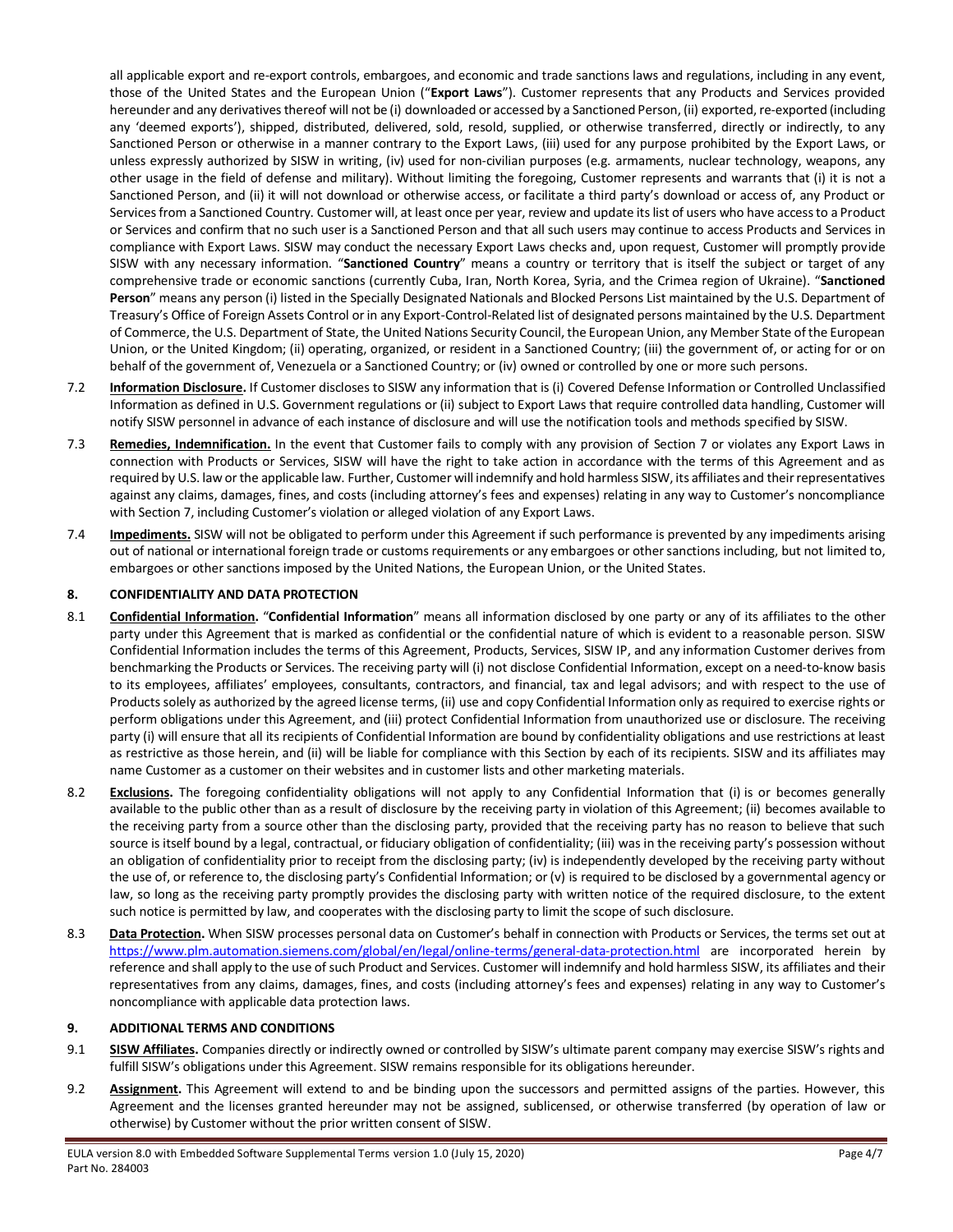- 9.3 **License Rights Applicable to the U.S. Government.** Products and Services are commercial products that were developed exclusively at private expense. If Products or Services are acquired directly or indirectly for use by the U.S. Government, then the parties agree that the Products and Services are considered 'Commercial Items' and 'Commercial Computer Software' or 'Computer Software Documentation', as defined in 48 C.F.R. §2.101 and 48 C.F.R. §252.227-7014(a)(1) and (a)(5), as applicable. Software and Documentation may only be used under the terms and conditions of this Agreement as required by 48 C.F.R. §12.212 and 48 C.F.R. §227.7202. The U.S. Government will only have the rights set forth in this Agreement, which supersedes any conflicting terms or conditions in any government order document, except for provisions which are contrary to applicable mandatory federal laws. SISW will not be required to obtain a security clearance or otherwise be involved in accessing U.S. Government classified information.
- 9.4 **Feedback.** If Customer provides any ideas regarding the Products or Services, including suggestions for changes or enhancements, (collectively "**Feedback**") in the course of using or evaluating the Products or Services, Customer agrees that such Feedback may be used by SISW without condition or restriction.
- 9.5 **Force Majeure.** Neither party will be liable for delay or failure to perform due to any cause beyond its reasonable control, which could not have been prevented by good industry practice, provided the delayed party promptly notifies the other party.
- 9.6 **Notices.** Notices relating to this Agreement will be in writing and sent to the party's address as specified in the applicable Order. A party may change its address for receipt of notice by delivery of written notice to the other party.
- 9.7 **Language.** If SISW provides a translation of the English language version of this Agreement, the English language version of this Agreement will control in the event of any conflict.
- 9.8 **Governing Law and Jurisdiction.** This Agreement shall be subject to the applicable laws set forth in the table below, as set forth therein, without reference to any conflict of laws rules. The United Nations Convention on Contracts for the International Sale of Goods shall not apply to this Agreement. Any dispute arising out of or in connection with this Agreement shall be resolved as set forth in the table below.

| If the SISW entity named<br>on the Order is in:                            | the applicable law shall be:                         | Any dispute arising out of or in connection with this Agreement shall<br>be:                                                                                                                                                   |
|----------------------------------------------------------------------------|------------------------------------------------------|--------------------------------------------------------------------------------------------------------------------------------------------------------------------------------------------------------------------------------|
| a country in North or<br>South America, with the<br>exception of Brazil,   | the laws of the State of<br>Delaware, United States. | subject to the jurisdiction of the courts of the State of Delaware, USA.<br>Each party hereby irrevocably submits itself to the personal jurisdiction<br>of the relevant court of the State of Delaware for any such disputes. |
| Brazil,                                                                    | the laws of Brazil.                                  | subject to the jurisdiction and venue of the Court of Sao Caetano do Sul-<br>SP. Brazil.                                                                                                                                       |
| a country in Asia or<br>Australia/Oceania, with<br>the exception of Japan, | the laws of Hong Kong.                               | finally resolved by binding arbitration in accordance with the Rules of<br>Arbitration of the International Chamber of Commerce ("ICC Rules"). The<br>seat of arbitration shall be Hong Kong.                                  |
| Japan,                                                                     | the laws of Japan.                                   | finally resolved by binding arbitration in accordance with the ICC Rules.<br>The seat of arbitration shall be Hong Kong.                                                                                                       |
| a country not covered by<br>any of the above,                              | the laws of Switzerland.                             | finally resolved by binding arbitration in accordance with the ICC Rules.<br>The seat of arbitration shall be Zurich, Switzerland.                                                                                             |

In the event that a dispute is subject to arbitration as described in the table above, arbitrators shall be appointed in accordance with the ICC Rules, the language used for proceedings shall be English, and orders for the production of documents shall be limited to the documents on which each party specifically relies in its submission. Nothing in this Section shall restrict the right of the parties to seek interim relief intended to preserve the status quo or interim measures in any court of competent jurisdiction. Notwithstanding the foregoing, to the extent permissible under applicable laws and to the extent it would not result in the invalidity or inapplicability of this Section, the parties agree that SISW, at its sole discretion, may bring an action in the courts of the jurisdiction(s) where the Products or Services are being used or Customer has its place of business, (i) to enforce its intellectual property rights or (ii) for the payment of fees related to Products or Services.

- 9.9 **No Waiver; Validity and Enforceability.** The failure to enforce any provision of this Agreement will not be construed as a waiver of such provision. If any provision of this Agreement is held to be invalid, illegal or unenforceable, the validity, legality and enforceability of the remaining provisions will not be affected, and such provision will be deemed restated to reflect the original intentions of the parties as nearly as possible in accordance with applicable law.
- 9.10 **Entire Agreement and Order of Precedence.** This Agreement constitutes the full and complete agreement between the parties with respect to the subject matter hereof and supersedes any previous or contemporaneous agreements or communications, whether written or verbal, relating to such subject matter. This Agreement may not be varied other than in writing by manual signatures or electronic signatures of authorized representatives of both parties. In the event of a conflict between this EULA and any Supplemental Terms, the Supplemental Terms prevail. In the event of a conflict between this Agreement and an Order, the Order prevails with respect to the Products or Services ordered thereunder. The terms of any purchase order or similar Customer document are excluded and such terms will not apply to any Order for Products or Services, and will not supplement or modify this Agreement.

### **EMBEDDED SOFTWARE SUPPLEMENTAL TERMS**

These Embedded Software Supplemental Terms ("**Embedded Terms**") amend the End User License Agreement ("**EULA**") between Customer and SISW solely with regard to embeddable Software and tooling Software enabling the development and embedding of embeddable Software,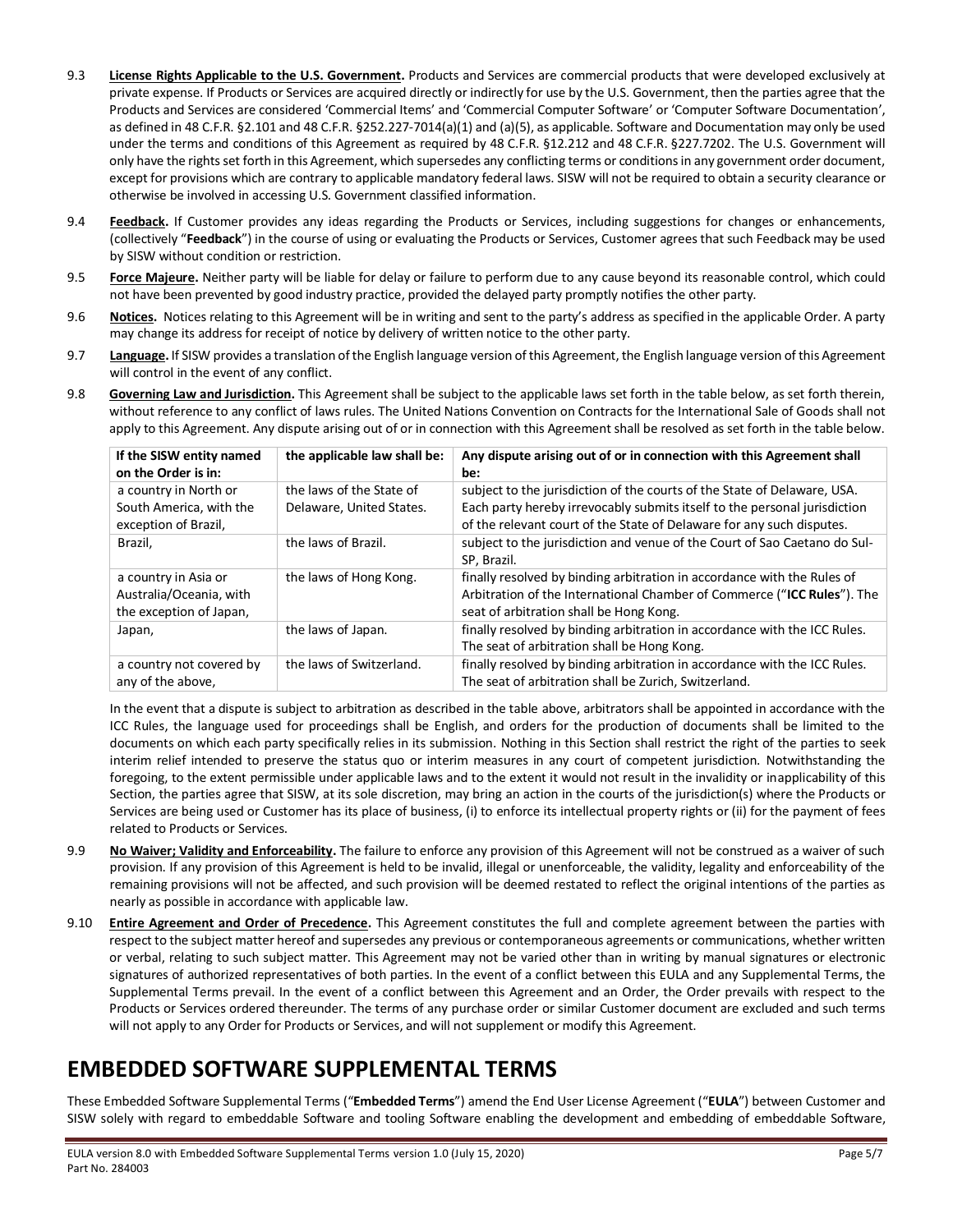including without limitation any Products identified on the Order as EMB-IES or as EMB-EPS, ("**Embedded Software Products**"). These Embedded Terms together with the EULA and other applicable Supplemental Terms form the agreement between the parties ("**Agreement**").

- **1. DEFINITIONS**. Capitalized terms used herein have the meaning as defined elsewhere in the Agreement. The following additional definitions apply to these Embedded Terms:
	- (a) "**Authorized Agents**" means Customer's consultants, agents and contractors who require access to Embedded Software Products in support of Customer's business. For products identified on the Order Form as EMB-IES, this only includes consultants, agents and contractors who are working on Customer's premises or are accessing the Embedded Software from anywhere in the Territory through a connection to the Customer's wide-area network.
	- (b) "**Authorized Use**" means the specific license restriction variables for the Embedded Software as set forth in the Order, e.g. hardware (including ECU, Processor, etc), Platform, software, product restrictions, user restrictions, etc.
	- (c) "**Authorized Users**" means Customer's employees, and any Authorized Agents.
	- (d) "**Brand**" means an automotive product line by one automotive company, which is sometimes also known as a "Make" as expressly identified on the Order.
	- (e) "**Customer Product**" means (i) for EMB-EPS Products, a product identified on the Order which will be developed and/or manufactured by Customer or an Authorized Agent on behalf of Customer or (ii) for EMB-IES Products, a moving machinery or any component thereof, excluding ultra-hazardous use-cases (including aerospace and aviation, nuclear power, chemical and/or biological reactors, petrochemical, military), but including military marine transportation vessels.
	- (f) "**Electronic Control Unit**" or "**ECU**" means a specific logical printed circuit board with a particular defined microcontroller on it, which is packaged into housing equipped with a connector and which contains the functionality, as expressly identified on the Order.
	- (g) "**Embedded Software**" means an Embedded Software Product comprising application, operating system, firmware, driver components, which are supposed to be embedded and executed on a device it was designed for.
	- (h) "**Executable Code**" means a compiled program translated into a machine-readable format that can be loaded into memory and run by a processor.
	- (i) "**Linkable Object Code**" means linkable code resulting from the translation, processing, or compiling of Source Code by a computer into machine-readable format.
	- (j) "**Legitimate User**" means a user of a Customer Product that (i) acquired the Customer Product lawfully, and (ii) uses the Embedded Software embedded on the Customer Product strictly limited to the extent reasonably necessary for using the Customer Product and in line with applicable copyright laws.
	- (k) "**Platform**" means a common foundation or design environment shared across multiple car models, Brands or automotive companies, as expressly identified on the Order.
	- (l) "**Processor**" means the specific microprocessor to be used with Embedded Software and implemented in Customer's Product.
	- (m) "**Site**" or "**Authorized Location**" or "**Development Location**" means a single physical Customer location where the Embedded Software Product is permitted to be used by Authorized Users. Provided that an Authorized User's official and customary place of work is a licensed Site, occasional use of the Embedded Software Product by such user from locations other than that Site (e.g., use from that user's residence, an airport, a hotel, etc.) shall be regarded as use on the Site and in compliance with the Site restriction.
	- (n) "**Territory**" means the Site(s) or geographic area specified on the Order where Customer is licensed to install and use the Embedded Software Product. If not specified on the Order nor elsewhere in the Agreement, the Territory shall be the country in which the Customer has its principal place of business.
	- (o) "**Tool Software**" means computer program(s) used by software developers to create, develop, compile, debug, assemble, link or otherwise maintain Embedded Software which, by its nature, does not need to become part of Embedded Software, such as software source code generators, make-, config- and build-files or example code.
- **2. LICENSE AND USE TYPES.** The following license and use types may be offered with respect to individual Embedded Software Products. Additional license and use types may be specified with respect to certain products as set forth in an Order. Each license may be used only by Authorized Users in the Territory and for the term as specified in the Order.
- 2.1. "**Floating**" license means that access to the Tool Software at any given moment is limited to the maximum number of Authorized Users indicated on the Order.
- 2.2. "**Node-Locked**" license means that the use of the Tool Software, is restricted to a single workstation specified by Customer and may include a hardware lock device or dongle to manage this restriction. Such hardware lock devices or dongles are mobile, which means they are freely transportable to another workstation within the Territory without issuing a new license file.
- 2.3. "**Per Product**" license means that the use of the Embedded Software Product is restricted to the Customer Product(s) on which the Embedded Software Product is permitted to be installed as per the specified Authorized Use.
- <span id="page-5-0"></span>2.4. "**Development**" license means:
	- i. For Embedded Software Products identified in the Order as EMB-IES: The non-exclusive, non-transferable right to embed Linkable Object Code of Embedded Software for installation in a hardware system for the Authorized Use and for Customer's internal purpose